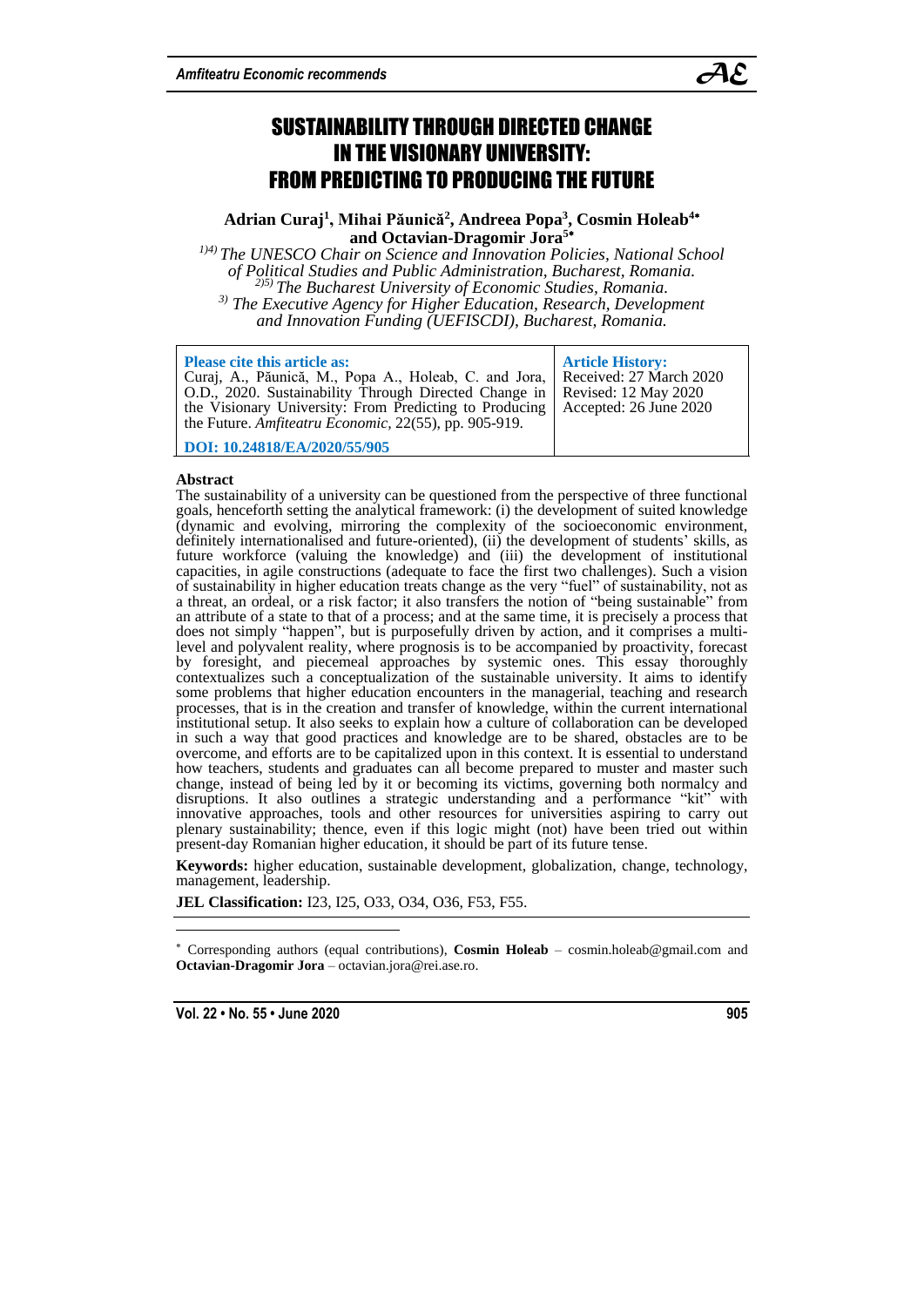

## **Introduction**

A commonsense and commonplace dictum holds that better questions prepare better answers. This holds all-the-more true when those asking the questions are, at the same time, the ones most able to find the proper answers, too. When speaking about the *university*, the *identity* between the "inquirers" and the "respondents" is a critical asset in delivering the implicit aim of each and every higher education institution (before being abundantly explicit in academic literature – viz., the collection of topics from *Amfiteatru Economic*, Vol. 21, No. 54, March 2020): that is its *sustainability*. We speak of a multilevel and multifaceted kind of sustainability, in which the commandments of preserving a specific tradition behind it cohabit with those of facing the challenges ahead.

If we can build up on this logic of fine-tuning questions prior to refining answers, some concerns qualify for the intellectual cannonade:

 *What are the obstacles that higher education institutions worldwide have found or will encounter in their quest for sustainability and what is to be done in this regard?* [For instance: which are the possible hurdles while pursuing the aim of implementing in universities the mindset of the *2030 Agenda for Sustainable Development*, reflected in and resonating with all their functions and missions (e.g., institutional processes, teaching, research, knowledge creation and transfer, and community engagement)? Obviously, there is a great need to discover and develop an effective way to nurture a rich culture of institutional collaboration, able to assist the process of sharing the best practices and relevant knowledge internationally, and to overcome barriers and to capitalise on efforts.]

 *What are the uncertainties, the technology trends, the weak signals of the plausible near "futures" and how are we prepared for these?* [For instance: how can universities contribute to the creation of the knowledge underlying the ethics standards, the norms, the contingency plans? The question is relevant since, soon, we will be witnessing the first commercial spacecraft that will take people into space for fun instead of research and the first galactic ride sharing company that will transport cargo into orbit; and we will see the birth of the first genetically-edited humans. Or, putting it more specifically: what lies beyond the digital frontier? This is one pertinent concern, for in mapping the future, the digital transformation promises responses to various pressures and to disruptive change.]

With relevancy for Romania, universities are expected to become networked and open institutions by 2030; the networks of universities will be territorially distributed, will adopt challenge-based approaches and will function by co-envisioned long-term strategies focused on sustainability, excellence and European values. For Romania, as a member of the European Union in parallel with its global exposure, it becomes important to see: How can universities and the European networks of universities be ready for this digital transformation? How can they collect and make sense of the huge bundles of data? How will they fuel impactful digital transformation by combining technology with the crosspollinating knowledge coming from science and business for new opportunities? How will they move beyond the frontier of (seemingly) random acts of digitalized life?

Concerning the *sustainability* of a university, we consider it as being defined by three framing endeavours: (a) the development of the relevant knowledge (which can be defined as dynamic, attending to the complexity of the socio-economic environment, international, as well as future-oriented), (b) the development of the students' skills in preparing the future workforce (this being done precisely through the very processing of the indicated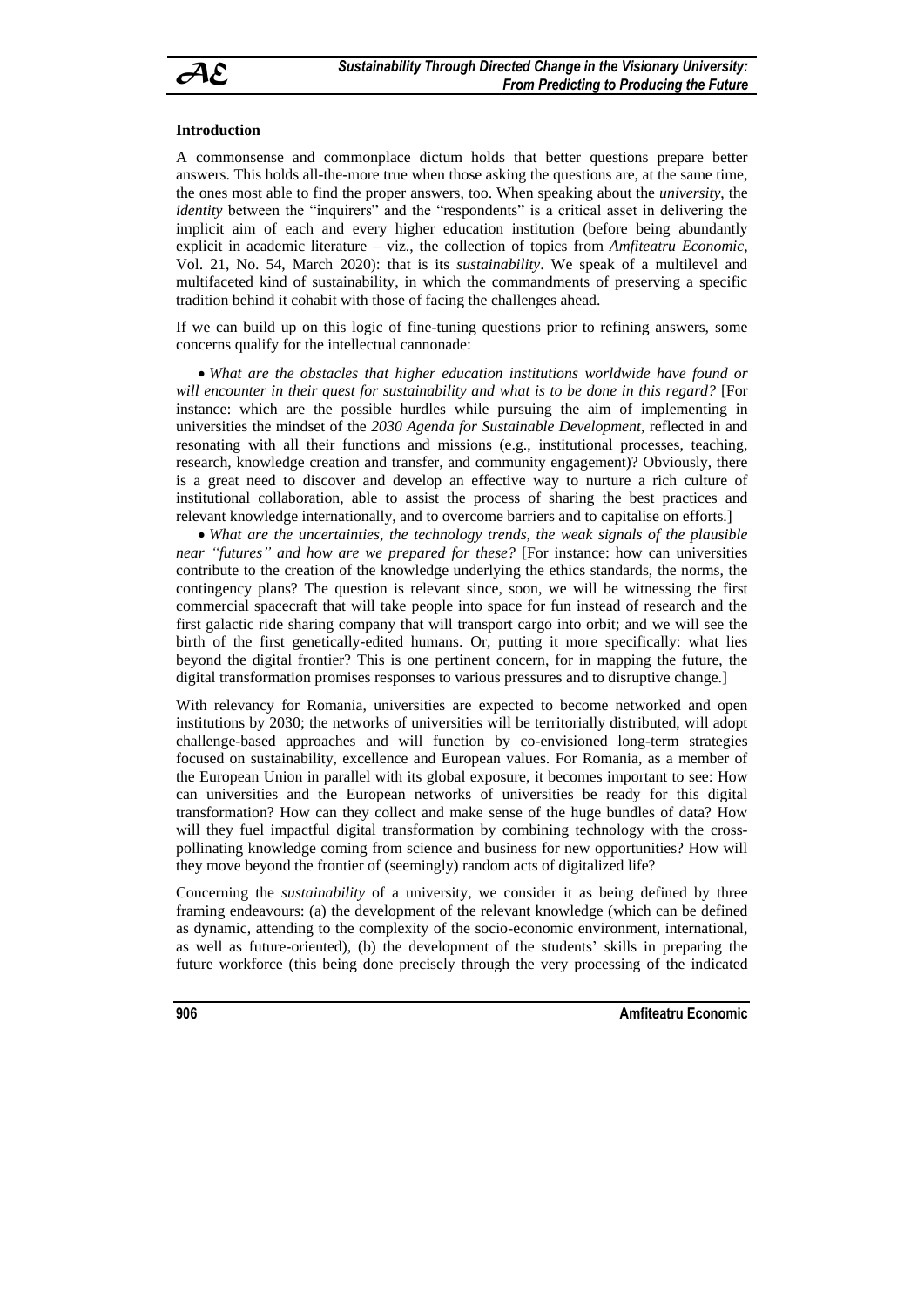

kind of knowledge), (c) the expansion of institutional capacities onto the edification of an agile construction (fitted to meet both aforementioned challenges). It is worth reinforcing the fact that our view, as reflected in this paper, does not single out a particular sustainable development issue, but builds upon multiple, yet correlated, inquiries into the functional premises of tackling "university sustainability" concerns.

The institutionalised benchmarks to which we will refer in this paper were chosen based on their ability to locate the intricate landscape in which the universities activate: (1) the Sustainable Development Goals, (2) the emerging global technology trends, (3) the Bologna Digital process, as well as (4) the European Universities Initiative. After surveying them, we indicate a full-fledged (conceptual and methodological) framework – a *strategic understanding and performance "toolbox"* –*,* consisting of innovative approaches, tools and other resources for universities: (1) a conceptual framework devoted to *foresight* activities in universities with a dedicated focus on the issue of (2) *weak signals* in strong connection with technological change, and (3) a complex framework of *blended semantic and network analysis* that is linked to Big Data challenges.

The next section briefly refers to the developments related to the four major "benchmarks" with which our own analysis communicates.

## **1. From assessing to addressing the challenges**

#### *Sustainable Development Goals*

Following the adoption of the *2030 Agenda for Sustainable Development*, in 2015, by the United Nations member states, the academic world is buzzing with various initiatives of higher education institutions worldwide that have been addressing, collectively and individually, the major challenges the document had revealed. Scientific and position papers on the role of higher education in addressing the *Sustainable Development Goals* (SDG) are available, higher education sustainability initiatives (with very broad participation) have been launched, platforms for sharing best practices are running, while the *Times Higher Education* international ranking has launched *University Impact Rankings by SDG* (looking at how universities support the SDGs through collaboration at international level, promotion of best practices and publication of new data).

With commitments from over 300 universities from around the world, the *Higher Education Sustainability Initiative* (from the 16 major ongoing action networks for the SDGs) was launched in 2012 by the United Nations, providing these institutions with an interface between higher education, science, and policy making. An open space of institutional collaboration and knowledge sharing, attempting to maximise the impact of 365 strategic partnerships that are addressing all the 17 SDGs (see https://sustainabledevelopment.un.org/partnerships/hesi).

The SDG Accord, launched in 2017 by the *Environmental Association for Universities and Colleges* (EAUC), with the support of over 60 sustainability networks and institutional partners, is currently endorsed by 262 universities, 27 student unions and 141 supporting organisations (and 1055 individuals from higher education systems) from around the world (see https://www.sdgaccord.org/). The network is providing all sorts of resources for higher education institutions in their endeavours to address the SDGs (e.g., webinars and case studies) and progress reports from universities or colleges.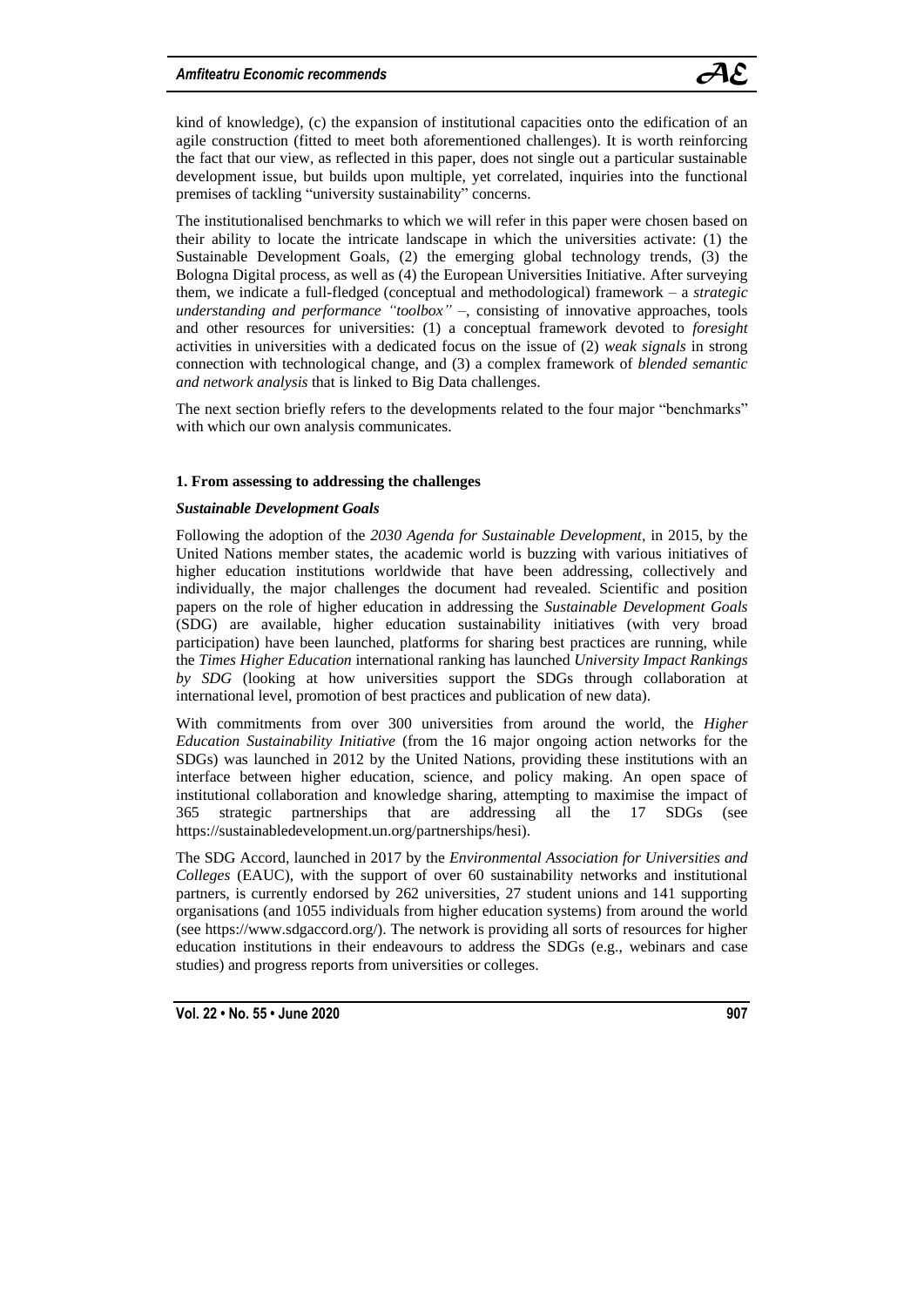

In September 2019, the *Global University Network for Innovation* (GUNi) published a report on the challenges of implementing the 2030 Agenda at higher education institutions, offering a series of recommendations for the university communities (GUNi, 2019).

# *Emerging global and technology trends*

Looking back ten-to-five years ago at the news headlines, the fervent public welcoming of the now-distant cutting-edge technologies and challenges of the day seems far-fetched. The rate at which technology is evolving reveals the inherent challenges in (keeping the pace in) advancing, validating and accommodating the sectoral knowledge concerning technological breakthroughs. The capacity of universities to grasp and instrument the technological changes in their teaching, research and institutional activities, the way they link with and, moreover, partake in the subsequent promotion and diffusion of technology are of unquestionable importance for the society.

There are numerous knowledge resources available that capture the generation of technology and look into plausible uncertain "futures" (scenarios). They offer valuable insights by spotting emerging technology trends that are likely to open new "avenues" for pursuing new strategic goals, usually addressing a timespan of one-to-two years. Such examples of structured knowledge are the annual tech trends reports published by Deloitte and the Future Today Institute (Deloitte Insights, 2019; Future Today Institute, 2019). For instance, the Deloitte report of 2019 is providing an overview of the trends of technological change over the last decade (Figure no. 1).



**Figure no. 1. Trending the trends (A decade of research)** *Source: Deloitte Insights, 2019, p. 2.*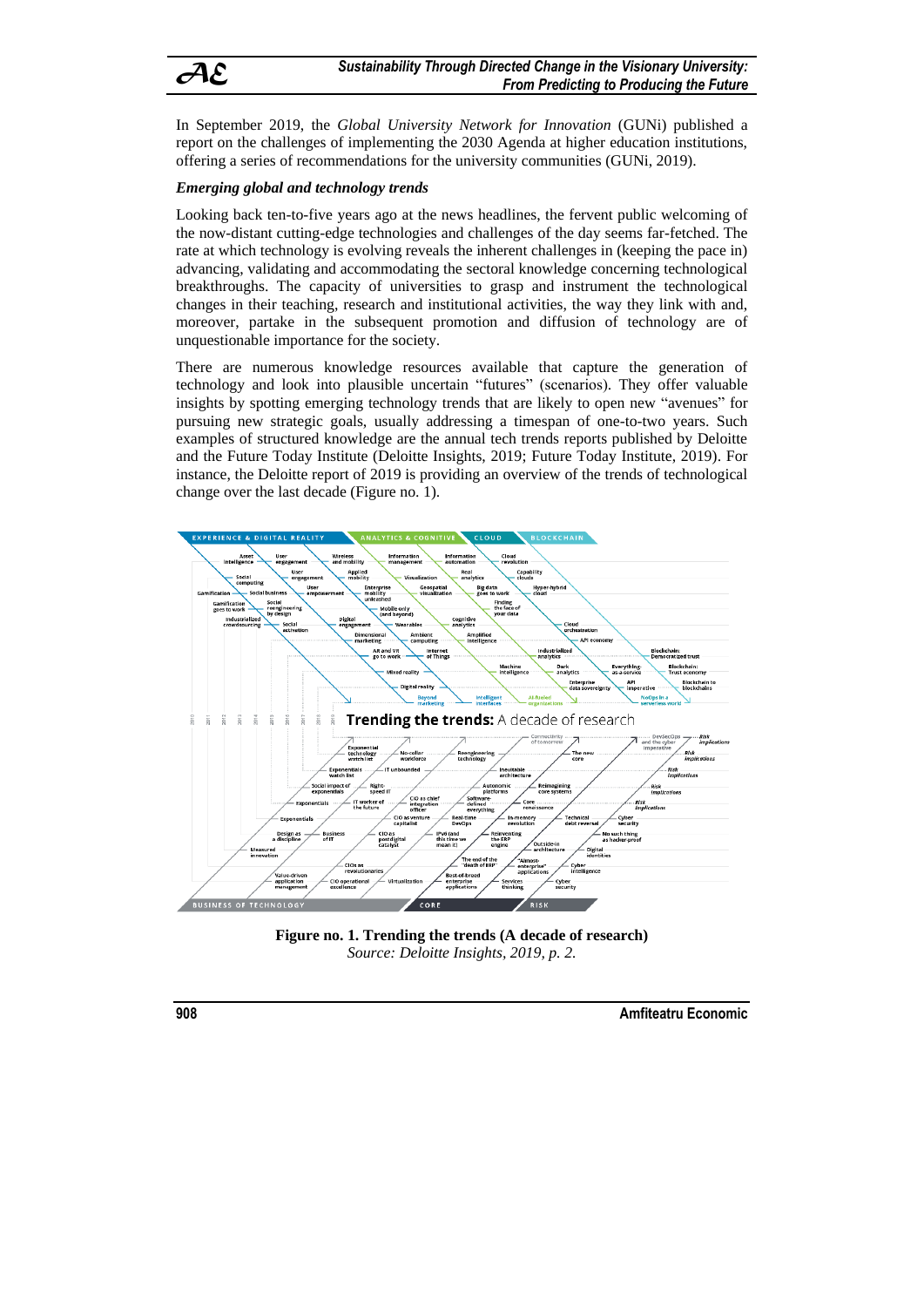

Apart from inspiring a professional practice, the essential rationale of these resources is that while one cannot settle the future uncertainties, organisations can prepare to think strategically using data-driven signals and trends, based on connecting the knowledge instead of mere predictions. The advisable approach in "consuming" this kind of knowledge is to make the connections between the trends, the organisation and the sector, to think exponentially and act incrementally.

# *Bologna Digital*

As the *Bologna Process* advances, the key challenges of opening up higher education, improving the quality of teaching and learning, reforming assessment and recognition, and promoting internationalisation and mobility remain the same for all countries in the *European Higher Education Area*. A recent white paper (Rampelt et al., 2019) is arguing that digitalisation can significantly inspire a new paradigm in managing higher education.

The abovementioned paper scrutinizes the current developments, but also looks at the future of higher education, offering "*a pathway between the current situation in higher educations and future developments, when digitalisation is viewed more holistically*" (Rampelt et al., 2019, p. 7). The purpose of the report is to open the public debate on how to harness the higher education digitalisation across the *European Higher Education Area* – also a concern of the Bologna Process Researchers' Conference series (http://fohebprc.forhe.ro/).

## *European University Initiative*

Reacting to the social-economic challenges and changing nature of the educational landscape across the European Union and responding to the call from the European Council, in 2017, the European Commission launched the *European University Initiative* – co-developed by higher education institutions, student organisations, member states and the Commission. European universities are meant to be(come) "*transnational alliances that will become the universities of the future, promoting European values and identity, and revolutionising the quality and competitiveness of European higher education*" (EC website, Education and Training).

They will include partners from all regions and types of higher education institutions, will function based on long-term strategy focused on sustainability, excellence and European values, will jointly offer student-centred curricula and will tackle the biggest issues facing Europe in an inter-disciplinary, challenge-based approach. To this call, three Romanian universities have already joined the three consortia devoted to assisting the process: CIVICA – The European University of Social Sciences, CIVIS – a European civic university alliance) and CONEXUS – European University for Smart Urban Coastal Sustainability, in the first wave, from June 2019.

## **2. Looking ahead.** *Foresight* **in universities**

In order to adequately address the complex issues of sustainability, universities need to widen their view beyond the short-term actions and targets, beyond the known environment, and explore new challenges and future opportunities. Therefore, *foresight* is a key approach in exploring the future and articulate future-oriented strategies and policies.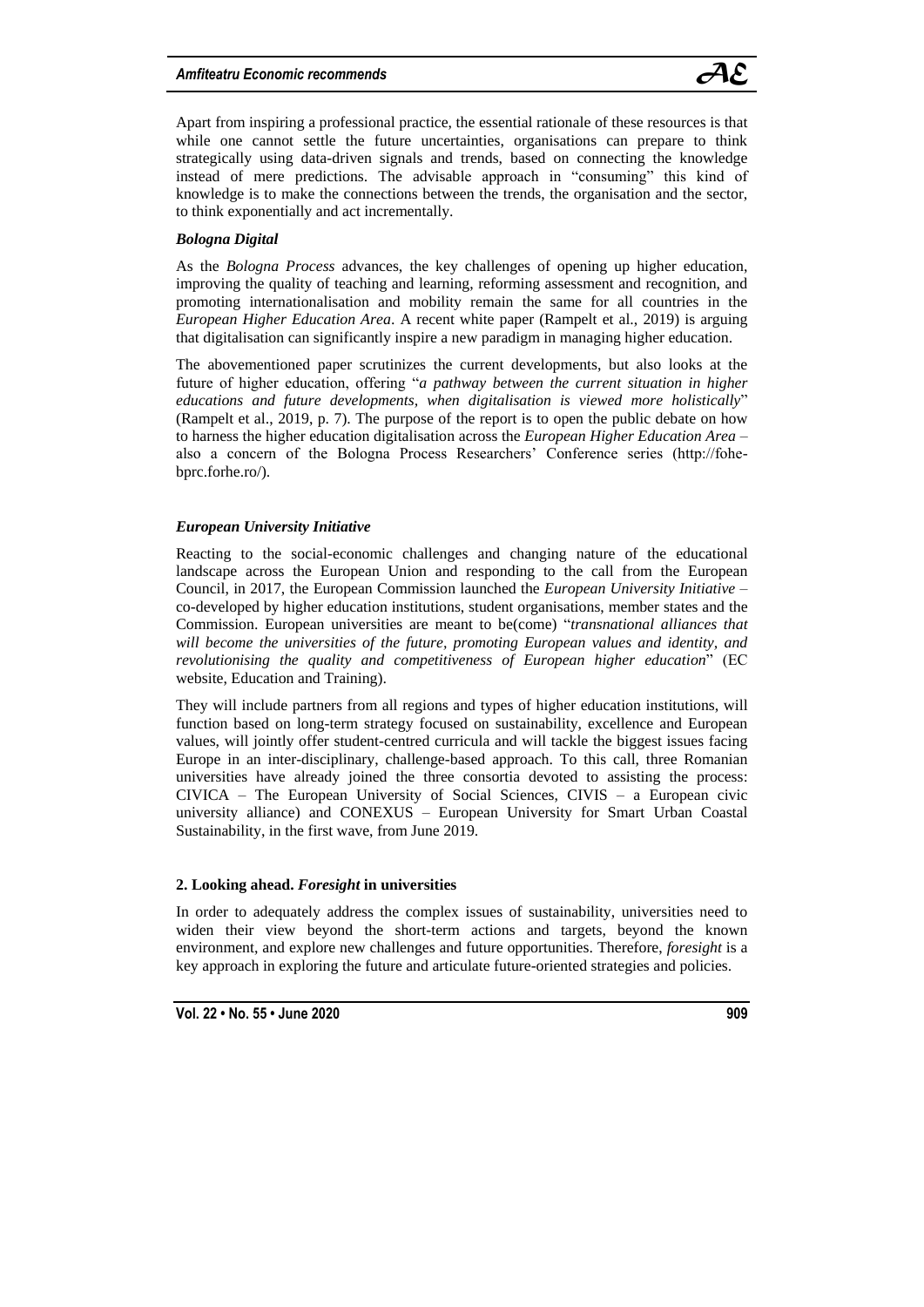Over the last 30 years, as a specific area of forward-looking activities, futures studies methodologies supporting decision-making (particularly across Europe) have been defined under the "foresight" heading, introduced by H.G. Wells in 1932 (Wells, [1932] 1987). The focus and aims of such activities are mainly related to public policy formulation, "*not displacing existing decision-making and planning processes – rather, complementing and informing them so as to increase their effectiveness*" (Miles et al., 2002, p. 35). Emerging from technology studies in the '70s (in Japan and the USA), the foresight methodology has gradually developed into a *systematic*, *participatory*, *future-intelligence-gathering* and *medium-to-long-term vision-building* process (European Commission, 2010). D. Loveridge, a referential scholar of the field (focusing on the relation between futures and systems thinking), defined foresight as being *the art and science of anticipating future* (Loveridge, 2009). In order to better understand the term or to envelop the phenomenon in a nutshell, a commonly referred to definition of foresight is provided by the foresight guide developed at the University of Manchester in 2002: "*the application of systematic, participatory, futureintelligence gathering and medium-to-long-term vision-building processes to informing present-day decisions and mobilising joint actions*" (Gavigan et al., 2003, p. XI).

The international practices of foresight for science, education, technology and/or innovation policies have been grouped into five *generations* of foresight – as "ideal types" of foresight exercises which have arrived rather progressively, but are still employed with specific variations from one case to another, and which take up different types of policy-related knowledge and challenges and also involve different combinations of experts and stakeholders participation approaches. They range from (1) *technology forecasts*, (2) *technology and markets*, (3) *technology, markets and the social domain*, to (4) *distributed actors in an innovation ecosystem*, (5) *tailored approaches in a Science & Innovation ecosystem* (Păunică, 2009; Cassingena-Harper, 2013). Further describing the connection between foresight and Science & Technology (systems), Cassingena-Harper indicates that "*it involves intense iterative phases of open reflection, networking, consultation, and discussion leading to the joint refining of future visions and the common ownership of strategies, with the aim of exploiting long-term opportunities opened up through the impact of science, technology and innovation on society. It is the discovery of a common space for open thinking on the future and the incubation of strategic approaches. In this sense the foresight process has no beginning or end, since it builds on previous and ongoing conversations and consultations and sets in motion learning curves and other intangible spin-offs which are not easily captured in short timeframes*" (Cassingena-Harper, 2003, p. 9). Seeking to streamline the process of foresight, I. Miles charts five complementary systemic phases: *pre-foresight*, *recruitment*, *generation*, *action*, and *renewal* – stressing on the follow-up, the monitoring and evaluation of the foresight results and opening the discussion on future-thinking capacity building (Miles, 2002).

From a systemic perspective, foresight can significantly improve the policy formulation processes (and – at institutional scale – the strategic processes) in that it is firstly "*stressing the possibility of different futures (or future states), as opposed to the assumption that there is an already given, pre-determined future, and hence highlighting the opportunity of shaping our futures. Further, it can enhance flexibility in policy making and implementation, broaden perspectives, and encourage thinking outside the box (think of the unthinkable)*" (Havas, 2011, p. 5). For that matter, Da Costa et al. (2008) identity six functions of foresight for the policy formulation process: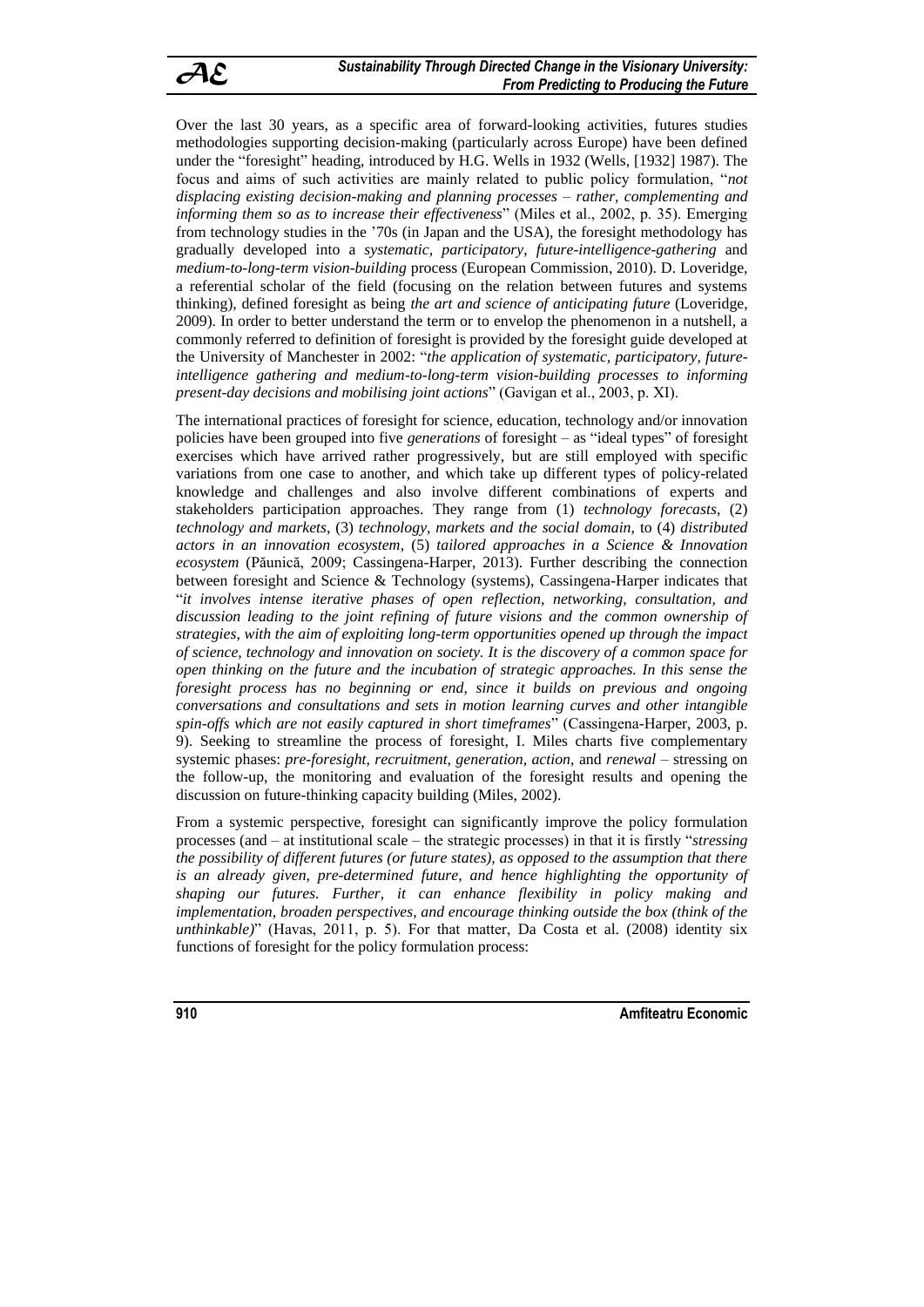

• *informing policy* – providing anticipatory intelligence on the dynamics of change (future trends and challenges, weak signals, emerging issues and opportunities, etc.) as input along the policy formulation process at various stages;

 *facilitating policy implementation* – which is an outcome of the foresight process, i.e., new linkages, networks and communities, and also shared awareness and commitment of the stakeholders (involved in the foresight exercise) on the current situation, challenges and vision;

 *embedding participation in policy-making* – given the participatory characteristic of foresight, facilitating the involvement of different stakeholders in the decision-making process ensures its legitimacy, but also enables mutual learning within the system;

 *supporting policy definition* – i.e., translating knowledge outcomes from the participatory process into policy options;

 *reconfiguring the policy system* – in a policy learning curve, so that it is becoming more capable to address long-term challenges;

*the symbolic function* – implying that the policy decisions are based on evidence.

This "maturity model" of foresight practices over the last three decades (especially for Science & Innovation) describes the emergence and shaping of various custom-designed conceptual frameworks and methodologies to address systemic challenges of other related sectors or subsectors.

Such is the case of the Romanian foresight exercise for higher education carried between 2008 and 2011: the exercise deployed a systemic foresight approach to understand the main challenges and propose a systemic transformation (Andreescu, 2012). It aimed to generate a success image of Romanian higher education in 2025 (*a world of…*), based on a wide process of consultation with actors and stakeholders, to define the sets of values and the institutional framework (*for which we believe in…*) underlying the vision, and to identify the appropriate lines of action (*accordingly, we act for…*) needed to materialise the vision. In doing so, the foresight exercise served as a platform for international dialogue, consolidating the most relevant expertise and delivering – among other outputs – a methodological guide for implementing foresight in universities – particularly in the Romanian universities (Curaj et al., 2010). The guide is advancing a conceptual framework for systemic foresight in universities, mixing various methodological options for action to be described hereinafter.

Concerning the practicalities of the foresight tools, attempting to enclose the methodological choices of foresight – as forward-looking activities – in the complex landscape of business, innovation and social-economic studies, paradigms and methods, Miles et al. (2002) note that it encompasses a wider range of approaches used in planning, networking and the management of group processes, as well as organisational learning. There is, in fact, a very wide range of foresight-relevant and typically used methods available; a comprehensive collection of 44 of them has been described by R. Popper under his "*foresight diamond*", being grouped into creativity-based, expertise-based, interactionbased, and evidence-based methods (an update of the 33 methods described previously (Popper, 2008) (Figure no. 2).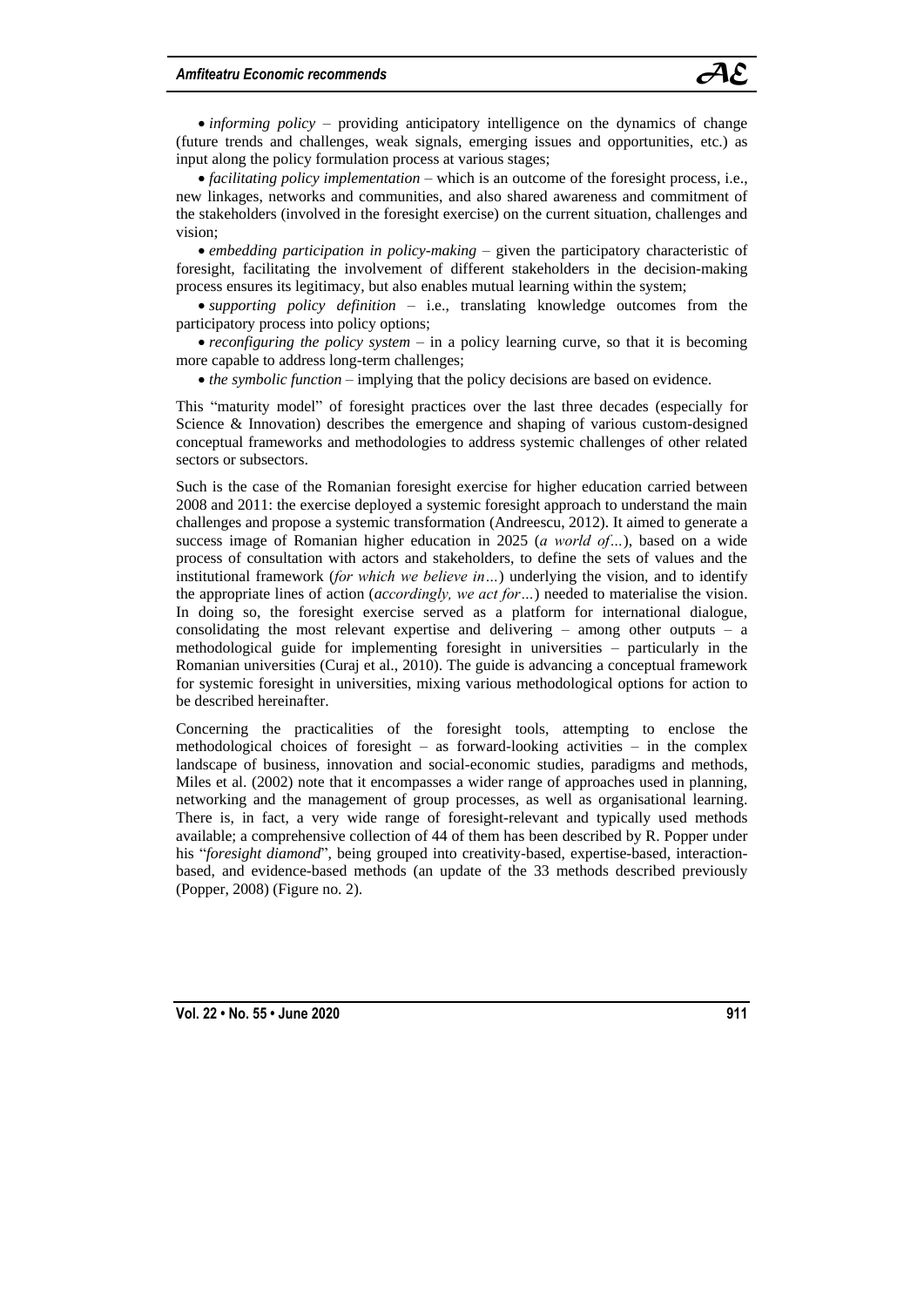*AE Sustainability Through Directed Change in the Visionary University: From Predicting to Producing the Future*



**Figure no. 2. The Foresight Diamond (collection of foresight methods)** *Source: Popper, 2008, p. 46.*

The scientific literature and available foresight reports acknowledge that that is no ideal methodological scheme providing the best combination or number of methods, but that the various systemic approaches depend on the particular contexts and rationales of the foresight exercise (European Commission, 2009).

# **3. Outlining** *systemic foresight* **frameworks**

Given the *systemic* nature of *foresight* and in order to cater a full-fledged approach for strategic planning purposes, Curaj et al. (2010) defined five principles of this kind of exercise under the *Systemic Foresight Methodology* (SFM), provided by the methodological guide for organising it within the Romanian universities. Those principles should assist the practice of foresight by essentially generating a creative inquiry within the space of a higher education institution for designing a future institutional system to fulfil relevant goals and expectations. The authors suggested the following five *pillars* of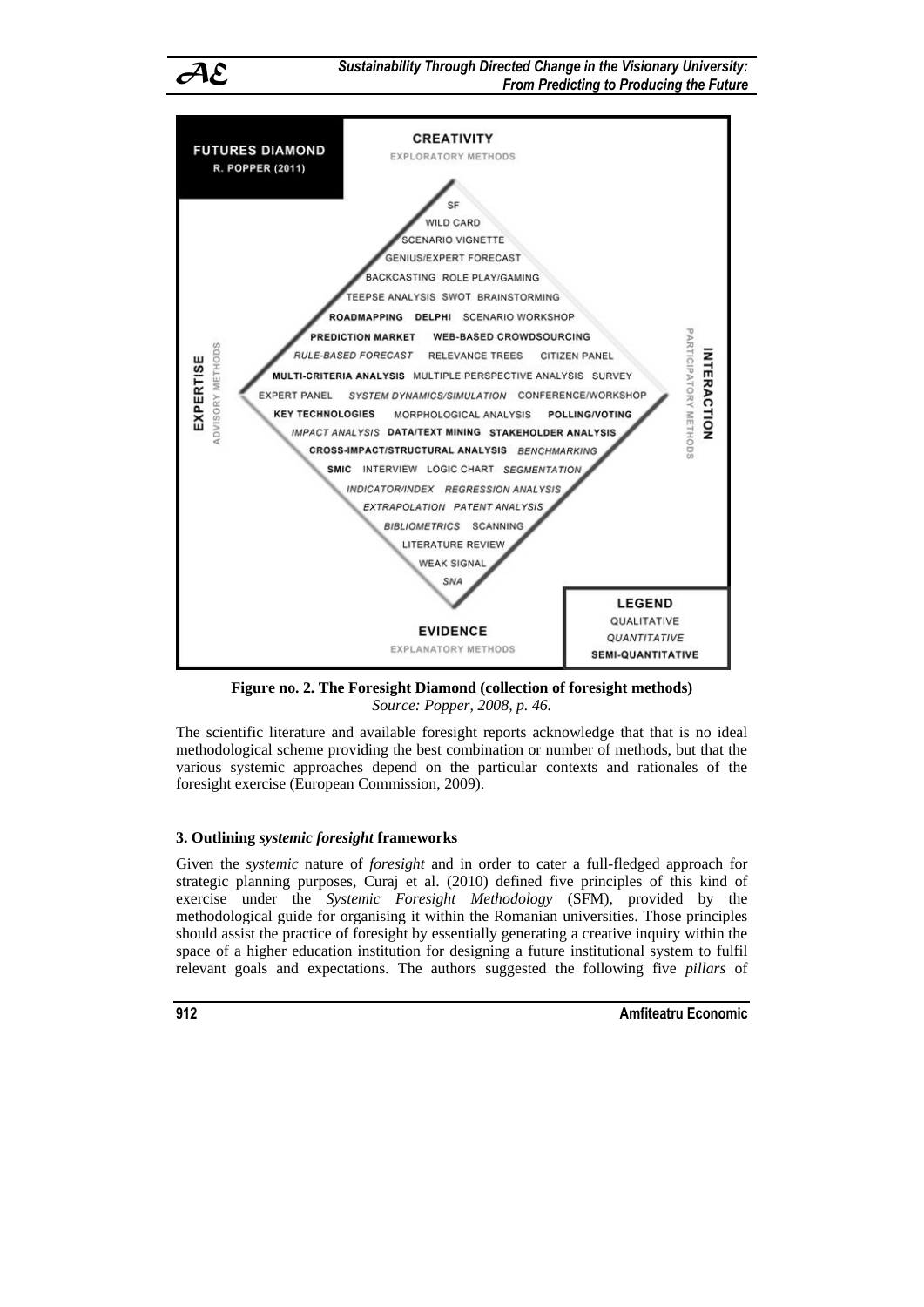![](_page_8_Picture_1.jpeg)

systemic foresight: *systemic understanding*, *systems synthesis*, *systemic analysis and selection*, *system transformation* and *systemic action*, also indicating the most suitable foresight methods for each pillar/stage.

#### *Systemic understanding*

This stage of the foresight exercise should aim to generate a shared understanding of the main current issues and it involves a plain view of the system and its problems – plain in that in this phase a foresight exercise should not be set at clarifying fundamental assumptions, but rather at reaching a more or less general acknowledgement on a set of issues that the system is facing. "*The aim is not necessarily to bring about a convergence of views; however, at least a partial convergence is likely to emerge from this process in practice*" (Curaj et al., 2010, p. 24).

## *Systems synthesis*

This second pillar/stage of the foresight exercise is concerned with synthesising the input from scanning into various diagnoses of the current situation and its features. This is advisable to be achieved by building a coherent set of representations of the system and its parts, and of the causal and functional relations between them. "*Visual representation tools are extremely valuable to understand systems, their elements and the relationships between them. The outputs of this phase are the «models of the future», which do not necessarily pretend to be complete and quantifiable, but lead to the creation of various alternative scenarios for the future*" (Curaj et al., 2010, p. 26).

*Systemic analysis and selection*

This stage is seeking to analyse the alternative scenarios for the future and to prioritise them, to a certain extent, through comprehensive negotiations among the experts and stakeholders of the system. The aim is to create a model of the future that is reflecting a collective agreement. An example of such a sequence: a scenario-building phase followed by a debate with stakeholders for validating (or prioritising) the resulting scenario(s), and a final expert-based stage in which the output is refined to serve the policy design. "*During this process, decisions on the desired future system need to be aligned with the normative goals and values; the definition of the «most desirable» future system is a matter of prioritisation*" (Curaj et al., 2010, p. 27).

#### *System transformation*

The system transformation stage of the foresight exercise is concerned with tracing the connection between the future scenario describing the desirable future and the present. It is an essential part – in operational terms with regard to policy/strategic formulation – of the process of translating outcomes from the collective process into strategic options. "*A backcasting or roadmapping procedure would be beneficial to define the steps of the transformation process in the long, medium and short run*" (Curaj et al., 2010, p. 27).

#### *Systemic action*

The systemic action phase is usually the most challenging one, consisting in the elaboration of plans meant to inform present-day decisions for immediate change in order to provide the expected structural and behavioural transformations, considering various systemic capabilities, such as *adapting*, *influencing and shaping the context*, as well as *selfmodelling virtuously in that context*.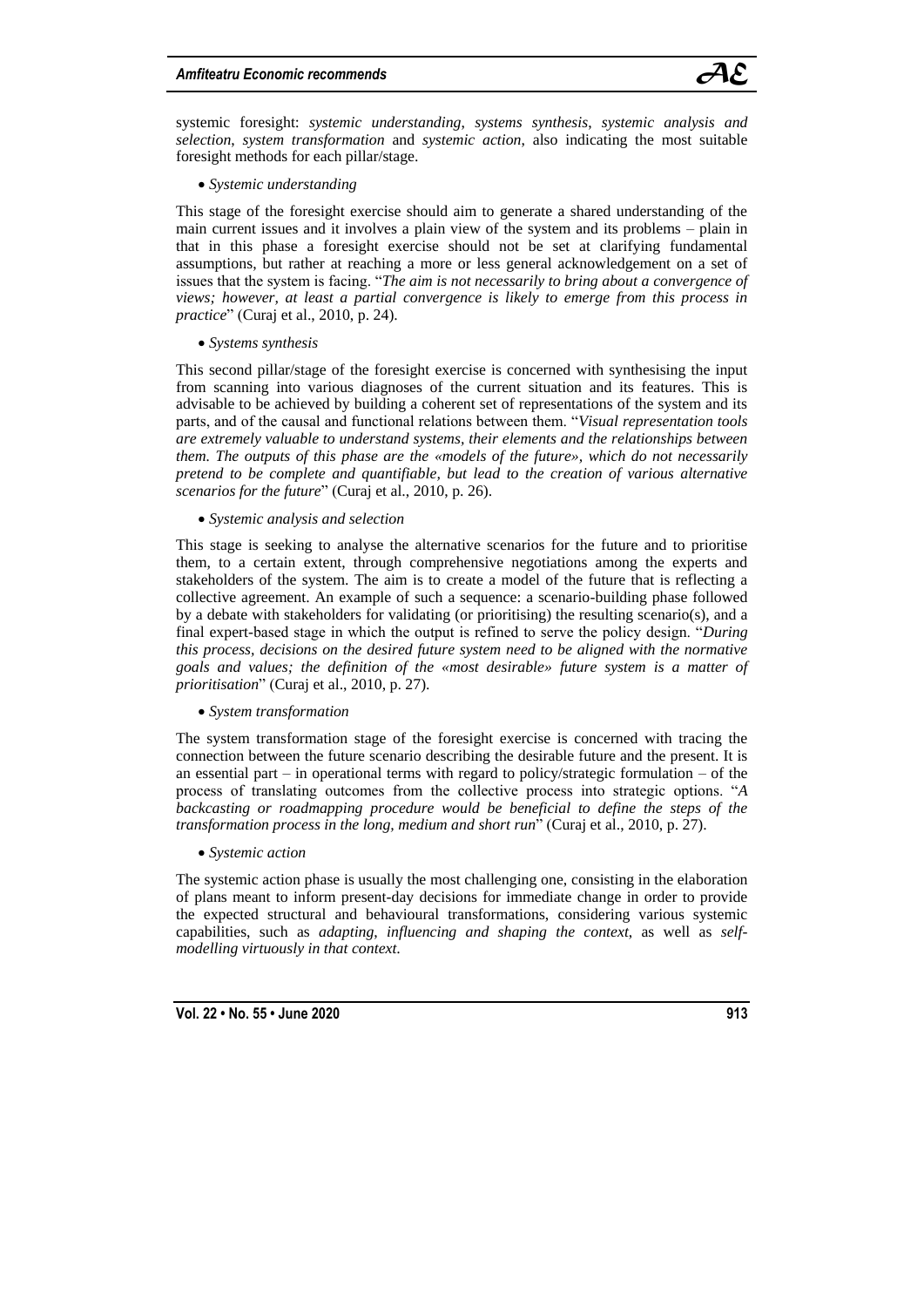# **4. Identifying** *weak signals* **in organizations**

The term "weak signals" is brought into the future-oriented dialogue when discussing change, especially technological change. It is about what is "flickering" on the horizon. The first and major challenge is to define it. The scientific literature offers two perspectives: an *organisational* one, stemming from the field of management, which is less concerned with an in-depth definition of weak signals, but rather oriented towards the way in which they can be integrated in strategic decisions; and a *global*, more theoretical and abstract one, associated with "futures" studies, focusing on classifying weak signals.

 *The organisational perspective*. I. Ansoff introduced the term and developed a set of conceptual frameworks and operational procedures for an organisation to be able to identify weak-signals / strategic surprises in a turbulent business environment and have the means of a response (Ansoff, 1975). His work focused on early detection in a view of highlighting endangering factors (for organisational strategies). Another preeminent scholar exploring weak signals – different from what is called the "traditional extrapolation" – is M. Godet; he defines a weak signal as being a driver of change barely perceptible in the present, but which will become a strong trend in the future (Godet, 1993). In general, weak signals are considered to be minor events / early indicators of the "symptoms" of future change (Ansoff & McDonnell, 1990; Nikander, 2002). It is worth adding here that these rather minor events can often have major consequences, generating trends and what the literature is defining as *wild cards* (low-probability, high-impact events). The organisation perspective is therefore concerned with analysing emerging phenomena in relation to the strategic decision. Practical types of inquiries are: Can one find the means to obtain information on weak signals within an organisation? Is there a correlation between weak signals and the various obstacles that an organisation is facing? How significant is the effort of identifying the weak signals in anticipating the challenges of an organisation? Several practical instruments and tests have been developed to capture that kind of information – for reference, see Hiltunen (2007).

 *The global perspective* (relevant for the rationales of our paper). It places weak signals by structurally looking at the society as an integrated system of economic, political, educational, cultural, scientific and technological structures. Their evolution over time involves an ongoing development of the instruments for analysing the factors that are influencing change, and the future-oriented thinking is advisable in order to tackle complexity and plan for the long term. The commonly used foresight methods for collecting data about and processing weak signals are: semantic analysis, Delphi questionnaires, scenario-building, on-line searching, crawling and clustering, literature review of scientific works on long-term change. On the practicalities of working with weak signals, we should add here that there is a very broad range of sources for the "raw" information: "www" in its entirety, scientific publications, communities of practices, experts' opinions, research and governmental reports, rumours, colleagues.

Given that foresight processes have a strong social dimension by the participatory feature, the social construction of knowledge is the most significant topic when discussing the fundamentals of weak signals theory, and calls for a brief tracing back. Originating from the classic sociology of G.H. Mead, É. Durkheim and M. Weber, the social construction of knowledge (Berger & Luckmann, 1967) refers to the fact that *common knowledge* is shaping the actions of individuals, which in turn are shaping the reality and the representations of it – and therefore, reality and knowledge are a constantly evolving fabric;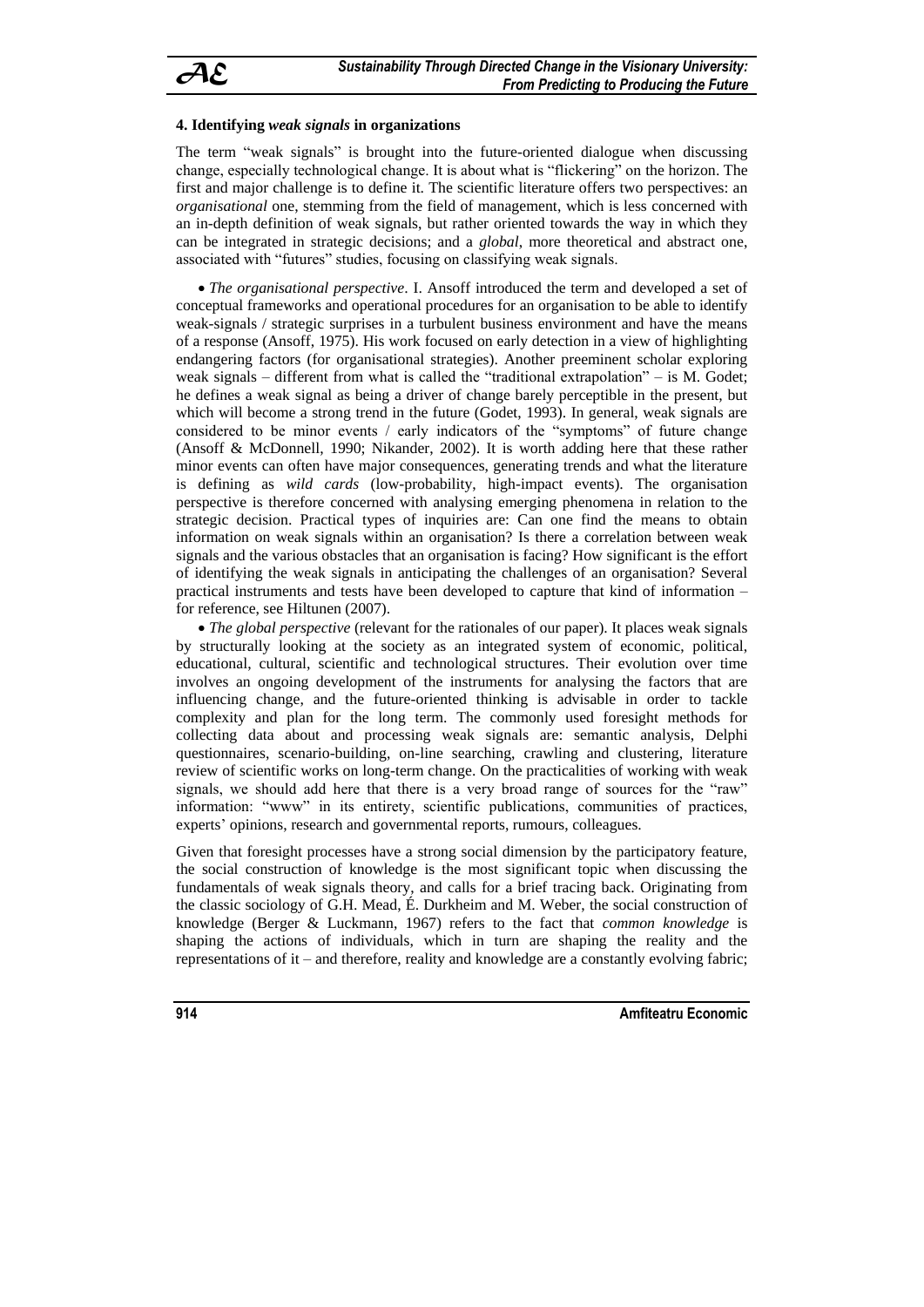![](_page_10_Picture_1.jpeg)

the foresight construct additionally builds on the premise that "*all knowledge falls into one of these two classes: it is either tacit or rooted in tacit knowledge*" (Polanyi, 1969, p. 195). This paradigmatic encapsulation is essential in understanding the methodological constructions of foresight and weak signals; that is because the majority of the weak signals-related initiatives across Europe that have managed to deliver (see, for instance, http://radar.uefiscdi.ro/) are combining artificial intelligence algorithms with human analysts in an incremental process of creating *tacit knowledge* and digitally "translating" it.

Currently, various mechanisms for identifying weak signals are publicly available through online platforms: www.sigmascan.org (based on document analysis), www.iknowfutures.eu (as a result of an FP7-funded project), www.sesti.info (another FP7 project, stopped in 2011), www.shapingtomorrow.com (business-oriented, available by subscription).

#### **5. Blending** *semantic* **and** *network* **analyses**

Universities are faced with the day-to-day challenges of dealing with huge amounts of digital data. From this data, huge as well is the volume of textual information – and in processing terms, this is a big share of data that is rather overlooked, mainly because of the speed at which it is being generated, but also because of its variety. Employing *big data* algorithms for analysing various corpuses (homogeneous or not) of text can reveal clear conceptual architectures (that are not apprehensible by merely reading, especially when dealing with large amounts of text), emerging strategic topics, variation of key references over a given timeframe, and can assist in informing strategic decisions.

Drawing on the experience of various strategic projects for the Romanian science and innovation and higher education implemented within the last ten years, an integrated methodological framework of semantic and network analysis has been provided for that matter in 2017 – for reference on the actual procedural design, see Holeab et al. (2017).

The aggregate bibliometric method enables the combined operation of complex parametric and non-parametric models, such as structural and loose semantic algorithms together with mathematical and statistical algorithms for dynamic visualisation of data. The underlying theory of the proposed semantic analysis approach is integrating two distinct work models: *propositional discourse analysis* (Ghiglione et al., 1995) and *predicative propositional analysis* (Kintsch & Van Dijk, 1978) focusing on the *sentence* as the *cognitive unit* for primary information processing and as the *syntactic unit* that allows breaking down the discourse.

The methodological process for performing the analysis is rather complex and "mechanical" and consists of:

 for higher accuracy only, a preparatory phase in which the texts to be analysed are formatted and cleaned by removing redundant information (such as summaries, footnotes, bibliographies, acknowledgements and others alike);

 if possible, the processing of various available sources of relevant semantic ontologies – as valuable input for building the semantic dictionary needed for performing the analysis;

 $\bullet$  building a semantic dictionary – the analysis scenario (performed with the open source software Tropes for semantic analysis), i.e., a dictionary that is both relevant to the analytical purpose and consistent with the actual semantic content of the texts to be analysed;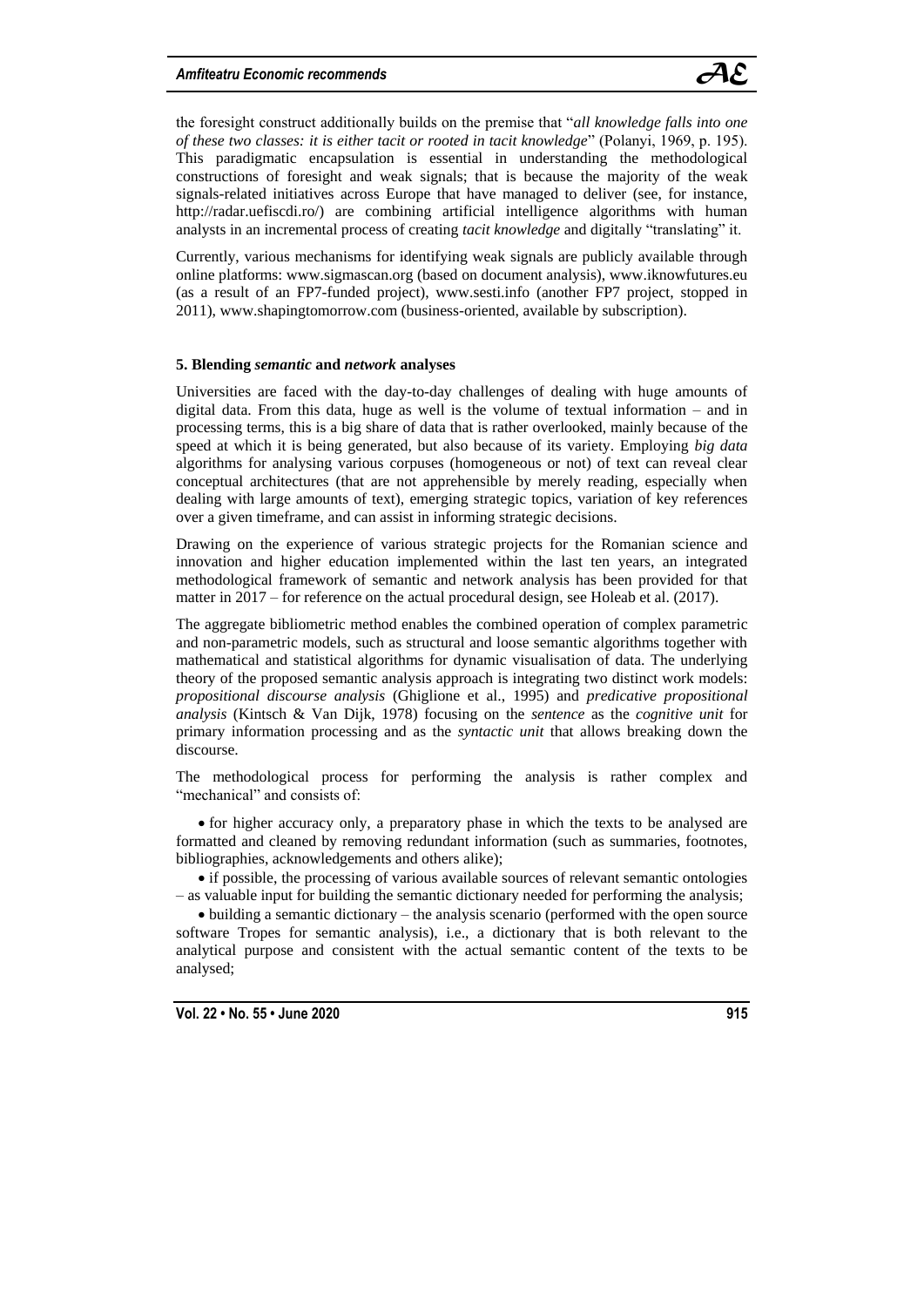![](_page_11_Picture_0.jpeg)

 building the visual representations (Figure no. 3) of the semantic networks as described by the textual corpus through the employment of force-directed graph layout algorithms on the semantic ontologies, i.e., ForceAtlas2 with *LinLog* and low-scaling *Dissuade Hubs* modes distribution showing *modularity classes* (performed with the open source software Gephi). [*Nota bene:* " $a - r = 1$ " in LinLog means that visual densities in the graph denote structural densities, that is when the attraction force of the nodes depends less on distance, and the repulsion force depends more (Noack, 2007). The Dissuade Hubs mode affects the shape of the graph by dividing the attraction force of each node by its degree plus one for nodes it points to, meaning it grants authorities (nodes with a high indegree) a more central position than hubs (nodes with a high outdegree) (Jacomy et al., 2014). The modularity classes describe semantic subnetworks consisting in nodes with strong and complex relations, while between nodes in different modules there are sparse connections.]

![](_page_11_Figure_3.jpeg)

**Figure no. 3. Example of a semantic network by the semantic analysis of scientific papers in the field of Future-oriented Technology Analysis** *Source: Holeab et al., 2017, p. 34.*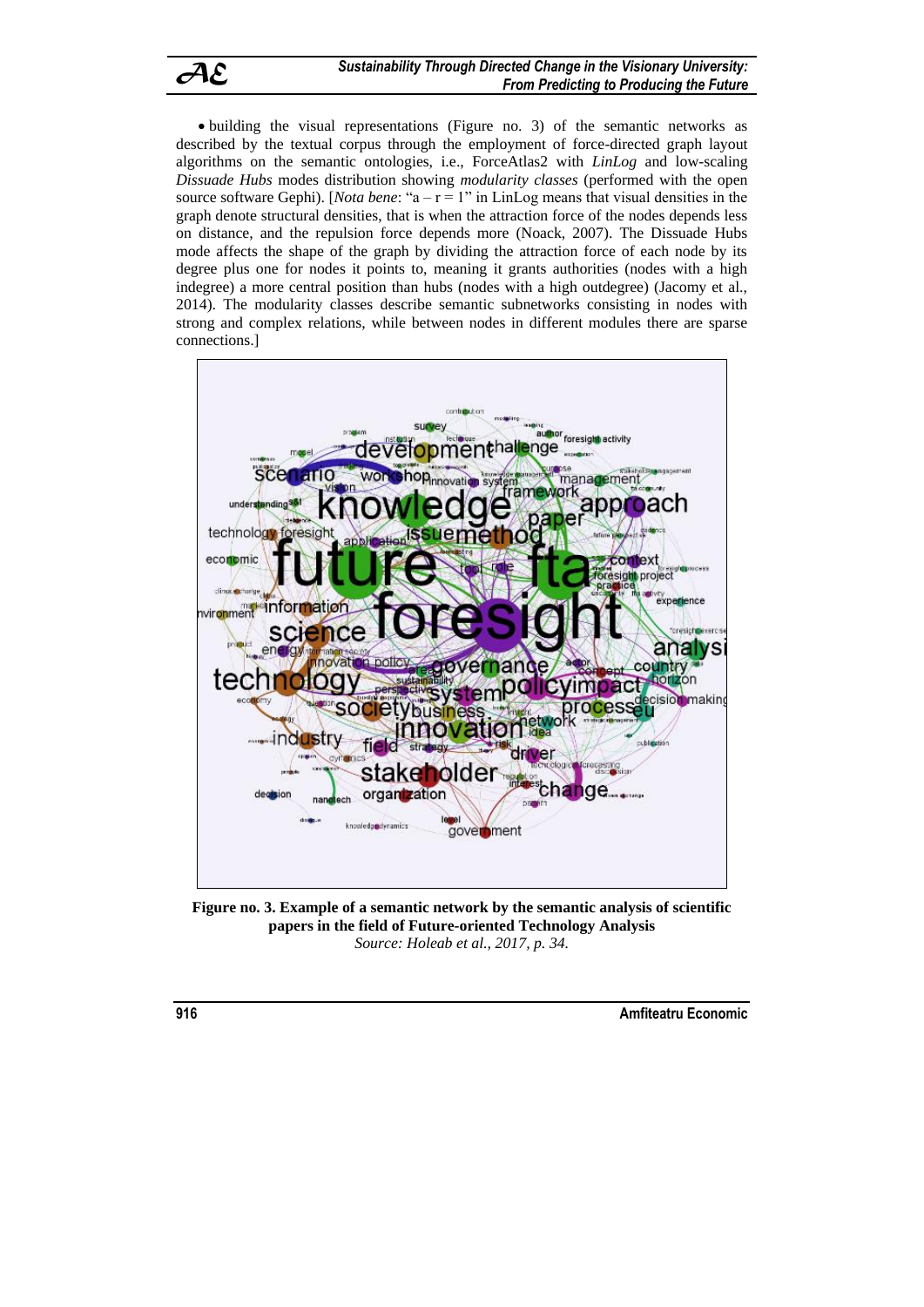![](_page_12_Picture_1.jpeg)

## **Conclusions**

The paper is conceived as both an analytical and synthetical depiction of the global landscape in which the Romanian universities are functioning and of the challenges they are faced with, doubled by a plea for future-oriented thinking (on foresight), packed in a conceptual framework designed for Romanian universities in their pursuit of taking the lead on sustainable development challenges.

Thus, we began by making an inventory of the feats of the global (educational) landscape, seeing them packed together – not in a "narrative sequence", but in a "complex blend" that universities should tap into by systematically asking the questions (which are neither right nor wrong but should just be). For instance, the digitalisation in higher education cannot occur disconnectedly from a deep understanding of the technological trends that are shaping the digital frontier, which do not take place in a vacuum, but are likewise linked with emerging trends from other sectors – at this intersection, the digital transformation could be demystified and the expected outcomes can be delivered, while ultimately addressing the sustainable development goals with the proper institutional strength (this is only a first example at hand to describe such a blend).

Then, as we think that such complex but mandatory ventures of higher education institutions require specific institutional capacities and resources – with institutional flexibility taking the place of a given recipe of mixing the tools –, we argue that futureoriented thinking is the route. The indicated conceptual framework is a key resource for universities (particularly for those coming from Romania, the educational habitat of the present authors) in taking the lead on sustainable development challenges. In terms of concrete actions, we believe that the frameworks of weak signals identification and semantic analysis would also make for valuable resources in the institutional processes of understanding challenges, technology and change, taking stock of the data, acting and adapting on/to sustainable development.

We aim to foster the dialogue on further building the institutional capacity and refining the tools to address sustainability and invite Romanian universities to take on the challenge. With an eye to the global landscape of higher education, we expect that, in the near future, more case studies, success stories, articulated approaches and best practices will flow from the Romanian higher education system.

## **References**

- Andreescu, L., Gheorghiu, R., Zulean, M. & Curaj, A., 2012. Systemic Foresight for Higher Education. In Curaj, A., Scott, P., Vlăsceanu, L. and Wilson, L. (Eds.), *European Higher Education at the Crossroads: Between the Bologna Process and National Reforms*. Dordrecht: Springer Netherlands, pp. 995-1017.
- Ansoff, I. & McDonnell, E., 1990. *Implanting Strategic Management* (Second edition). New York: Englewood Cliffs: Prentice Hall International Inc.
- Ansoff, I., 1975. Managing Strategic Surprise by Response to Weak Signals. *Critical Evaluations in Business and Management*, 1 December, 18(2), pp. 21-33.
- Berger, P. L. & Luckmann, T., 1967. *The Social Construction of Reality*. London: Penguin. Cassingena-Harper, J., 2003. *Exploring Knowledge Futures in Information and Communications Technologies and Education in 2020* [Report on eFORESEE Malta Foresight Pilot]. Kalkara: Malta Council for Science & Technology.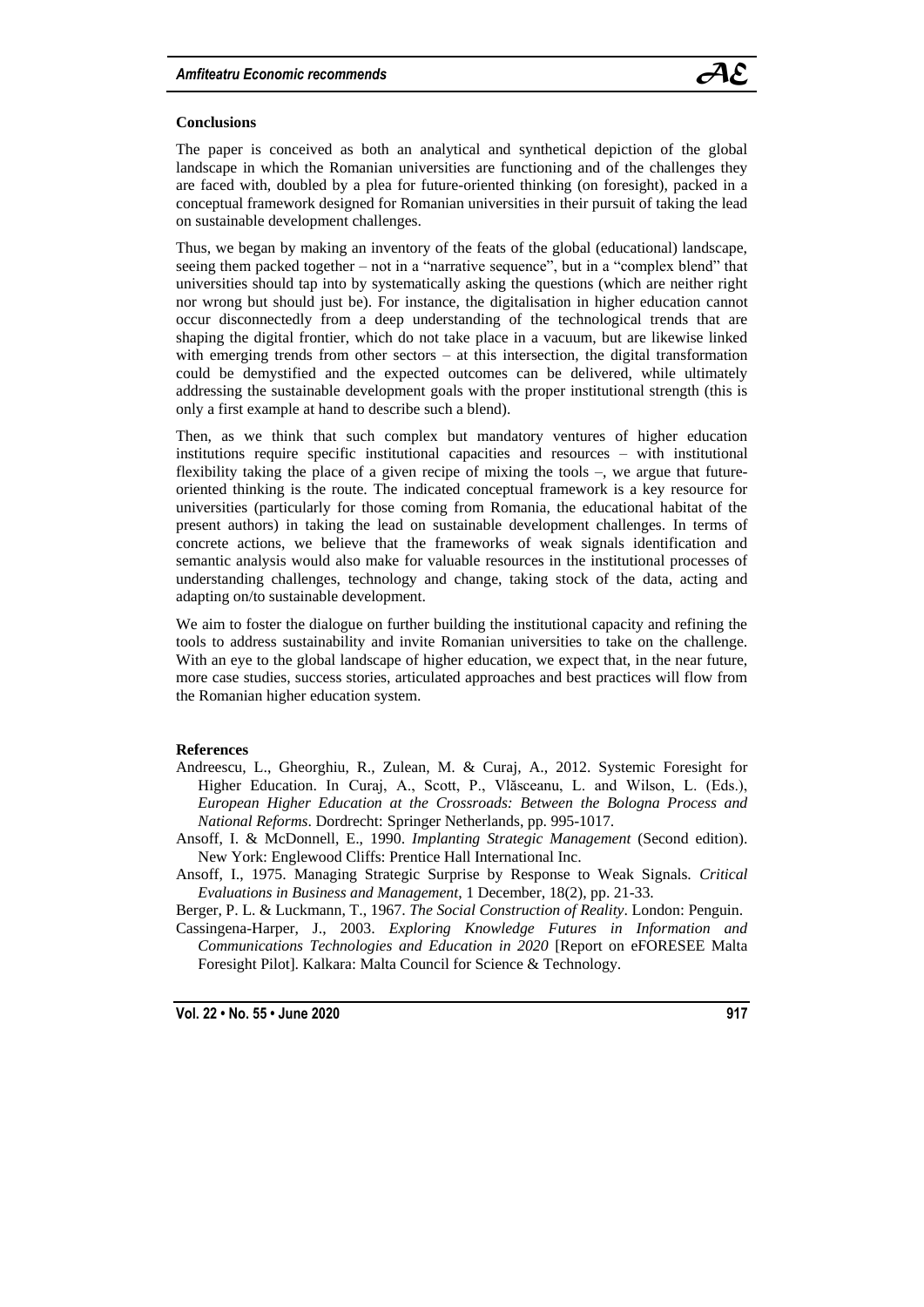- Cassingena-Harper, J., 2013. *Impact of Technology Foresight. Compendium of Evidence on the Effectiveness of Innovation Policy Intervention*. Manchester: Manchester Institute of Innovation Research, The University of Manchester.
- Curaj, A. (coord.), Michel, A., Saritas, O., Rossel, P., Tuomi, I. and Miller, R., 2010. *The FOR-UNI Blueprint: A Blueprint for Organizing Foresight in Universities*. Bucharest: Romanian Academy Publishing House.
- Da Costa, O., Warnke, P., Cagnin, C. & Scapolo, F., 2008. The Impact of Foresight on Policy-Making: Insights from the FORLEARN Mutual Learning Process. *Technology Analysis & Strategic Management*, 20(3), pp. 369-387.
- Deloitte Insights, 2019. *Tech Trends 2019. Beyond the Digital Frontier* (10th Anniversary Edition). London: Deloitte.
- European Commission (Directorate-General for Research), 2009. *Mapping Foresight. Revealing How Europe and Other World Regions Navigate into the Future* [EUR 24041 EN]. Luxembourg: Publications Office of the European Union.
- European Commission (JRC), 2010. FOR-LEARN Online Foresight Guide. What is Foresight? [Online].
- Future Today Institute, 2019. *Tech Trends Report 2019* (12th Annual Edition). New York: Future Today Institute.
- Gavigan, J., Keenan, M. & Miles, I., 2003. *Practical Guide to Regional Foresight in the United Kingdom* [EUR 20478]. Brussels: CM International; Directorate-General for Research and Innovation, European Commission; Sviluppo Italia; University of Manchester, Policy Research in Engineering Science and Technology.
- Ghiglione, R., Kekenbosch, C. & Landré, A., 1995. *L'analyse cognitivo-discursive*. Grenoble: Presses Universitaires de Grenoble.
- Global University Network for Innovation (GUNi), 2019. *Implementing the 2030 Agenda at Higher Education Institutions: Challenges and Responses*. Barcelona: Global University Network for Innovation (GUNi).
- Godet, M., 1993. *From Anticipation to Action: A Handbook of Strategic Prospective*. Paris: UNESCO Publishing.
- Havas, A., 2011. *Governing Policy Processes and Foresight. Potential Contributions and Inherent Tensions*. In: On Prospective Technology Studies [KIT SCIENTIFIC REPORTS 7599]. Karlsruhe: KIT Scientific Publishing, pp. 1-18.
- Hiltunen, E., 2007. *The Futures Window – A Medium for Presenting Visual Weak Signals to Trigger Employees' Futures Thinking in Organizations*. Aalto University: Working papers, p. 423.
- Holeab, C., Păunică, M. & Curaj, A., 2017. A Complex Method of Semantic Bibliometrics for Revealing Conceptual Profiles and Trends in Scientific Literature. The Case of Future-Oriented Technology Analysis (FTA) Science. *Economic Computation and Economic Cybernetics Studies and Research*, 51(2), pp. 3-37.
- Jacomy, M., Venturini, T., Heymann, S. & Bastian, M., 2014. ForceAtlas2, a Continuous Graph Layout Algorithm for Handy Network Visualization Designed for the Gephi Software. *PLOS ONE*, 9(6).
- Kintsch, W. & Van Dijk, T., 1978. Toward a Model of Text Comprehension and Production. *Psychological Review*, 85(5), pp. 363-394.
- Loveridge, D., 2009. *Foresight: The Art and Science of Anticipating the Future*. New York and London: Routledge.